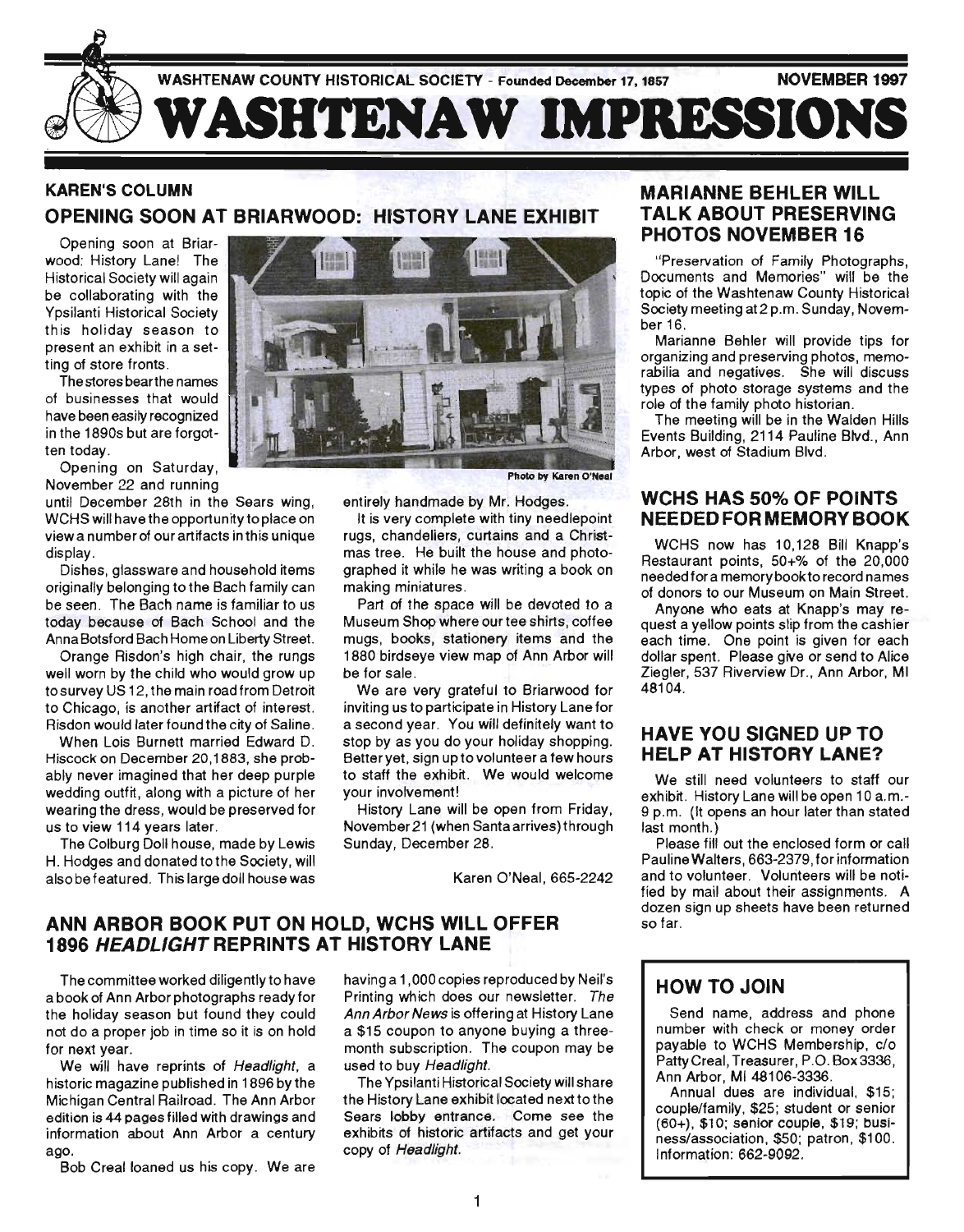# **BY RIGHTS, IT SHOULD HAVE BEEN TOLEDO, MICHIGAN**

"In all reality, if you look at the facts it should be Toledo, Michigan, not Ohio, by the mere fact of experience and tradition."

So said Fred Folger, a fourth generation Toledoan whose hobby is teaching local history. He addressed the WCHS October audience on the so-called Toledo War.

"In the early years Michigan law prevailed quite totally in that area. How did it happen to become Toledo, Ohio? I'll try to explain. It can be quite confusing and, at the time, it was pretty dramatic.

"The whole outcome was determined by two things--politics and money. Now, what else is new?

"I want to say something about several of the main people I will be referring to--first, your govemor, Stevens T. Mason, was acting governor of the Territory of Michigan. He had been secretary of the territory but when the territorial governor died the secretary became acting governor. He was 23 years old at the time and often called the 'boy governor. '

"Governor Mason became an ardent proponent of Toledo, Michigan. He wanted to make a strong case for the disputed Toledo strip. He certainly did his level best but he was up against politics.

"His antagonist was Robert Lucas, Governor of Ohio. Both of these gentlemen were strong Democrats who each admired President Andrew Jackson. In fact, Lucas chaired the first Democratic National Convention at Baltimore that nominated Jackson for president.

"Governor Lucas was a man of action. He was a native of what was then Virginia (now West Virginia) near Shepherdstown and his family came to Pike County, Ohio when he was a boy. In his early years he was a surveyor in Pike and Scioto Counties, down along the Ohio River.

"He was also a very difficult person at times. One of his biographical sketches said that as a young man he got a young lady of the neighborhood involved in a family way--the delicate way to put it--and, of course, her family wanted him arrested.

"Lucas vowed he would kill anyone who tried to serve any warrant upon him. The sheriff, knowing Lucas, quit. The sheriff position fell temporarily on another county officer. That person immediately resigned.

"After several resignations the exasperated county commissioners published a notice in the local paper that anyone who would volunteer to serve an arrest warrant upon one Robert Lucas may have the job of sheriff.

"You know that someone who has such a reputation also makes enemies. One of them immediately served the warrant and it was done quite peacefully.

" Lucas served in the War of 1812 and delivered some messages from the governor of Ohio to the commander at Detroit. He was involved in the march of the Ohio militia up the west side of Ohio to Michigan and over the Detroit River to Sandwich (now Windsor).

" Lucas kept a diary of all this and he was very upset with General Hull who WOUld, of course, ultimately surrender Detroit without a shot being fired.



Bentley Historical Library, University of Michigan

Stevena T. Mason, secretary and acting governor of Michigan Territory, 1830-3S; first governor of state, 1835-40. Portrait ca. 1836 by Detroit painter, Alvin (or Allen) Smith.

'The British forces were down at Fort Malden at Amherstburg near the south end of the Detroit River. Lucas kept sounding off--Why doesn't he attack? Why is something not done? Why wait for them to attack us?

'Then one day he was called into Hull's quarters. General Hull asked Lucas if he would join a few others and volunteer to sneak into Amherstburg and try to capture Chief Tecumseh, a major ally of the British in the war.

"Lucas declined the honor. In his diary he said he would not accept such an assignment which could be so foolish as to actually result in him being taken prisoner or worse 'but maybe that's what the General intended,' he wrote

" Lucas served in the Ohio legislature and as governor for a number of years. Then, President Martin Van Buren appointed him territorial govemor of Iowa. Lucas moved his family to Iowa City and established his home there, known as Plum Grove.

That is one of Iowa's state historic sites, the home of their only territorial governor.

"In Iowa, Lucas soon found himself embroiled in a border dispute with Missouri. This time he was the territorial governor and Missouri was a state so Missouri ended up getting the territory they wanted.

"I might add that Friendly Grove was the name of Governor Lucas's home in southern Ohio. It's in a county we call Appalachia. It's the only building in the entire county to make the National Register of Historic Places.

"Another character in the Toledo War was Benjamin Franklin Stickney. He was a great nephew of Benjamin Franklin and had served as Indian Agent for the region.

"" He was headquartered in the fort at Fort Wayne, Indiana for a number of years. He could speak many Indian languages.

"He was very eccentric in many ways. He had two daughters and two sons. He did allow his first daughter to be named after his wife, Mary, but because his second daughter was born in Fort Wayne, she was named Indiana.

"The two sons were named in order of their birth, 'One' and 'Two.' So, when I talk about Two Stickney' I'm talking about someone named 'T-w-o.' Apparently Two followed more in his father's footsteps--we don't hear anything about One being involved in the boundary dispute.

"When his service as Indian agent expired at Fort Wayne at the headwaters of the Maumee River, he saw his future down at the mouth of the river.

"He purchased some farm land and also some other land in a town trying to become a city. He was one of the early landholders in Port Lawrence, one of two villages later united to form Toledo.

" Because of a national recession, Port Lawrence was not growing very rapidly. He decided he was going to get an investor to get the town started. He went to New York state and met with people in various towns along the Erie Canal.

" Many of the early settlers of Toledo came from New York. We have people from Lockport, Syracuse, Auburn, all along the canal. Stickney met with an Edward Bissell who agreed to come out and start a town and get some business started.

"Their town was called Vistula after a city in Poland.

"A man from Detroit, named Lewis Godard, that they had interested in starting a business attended one of their meetings. His young son, Alonzo, was with him studying his geography book and said what about Vistula?

"B. F. Stickney was appointed justice of the peace for Port Lawrence Township, Monroe county in the disputed area where downtown Toledo is today .

"Michigan law prevailed. When peoplecame to buy land in that township they went to the Monroe County land office. So, if you are doing research on early Lucas County land records, there are two old volumes, Lucas County from Wood County, definitely part of Ohio, and Lucas County from Monroe County. Early deeds for downtown Toledo for the most part fell under the jurisdiction of Monroe County.

"Now about this time in the 1830s Ohio had constructed two canal systems, following the example of the Erie Canal. Back then it seemed like canals were going to be the main mode of transportation in the future.

"You could move heavier cargo and more people greater distances on canals than by any other means. Back then the roads between communities were pretty miserable affairs and the early railroads were very primitive.

'The early railroads were mainly just between two towns or a few at most. Each rail road company tended to have its own gauge or width of track so one company's rolling stock or cars could not operate on another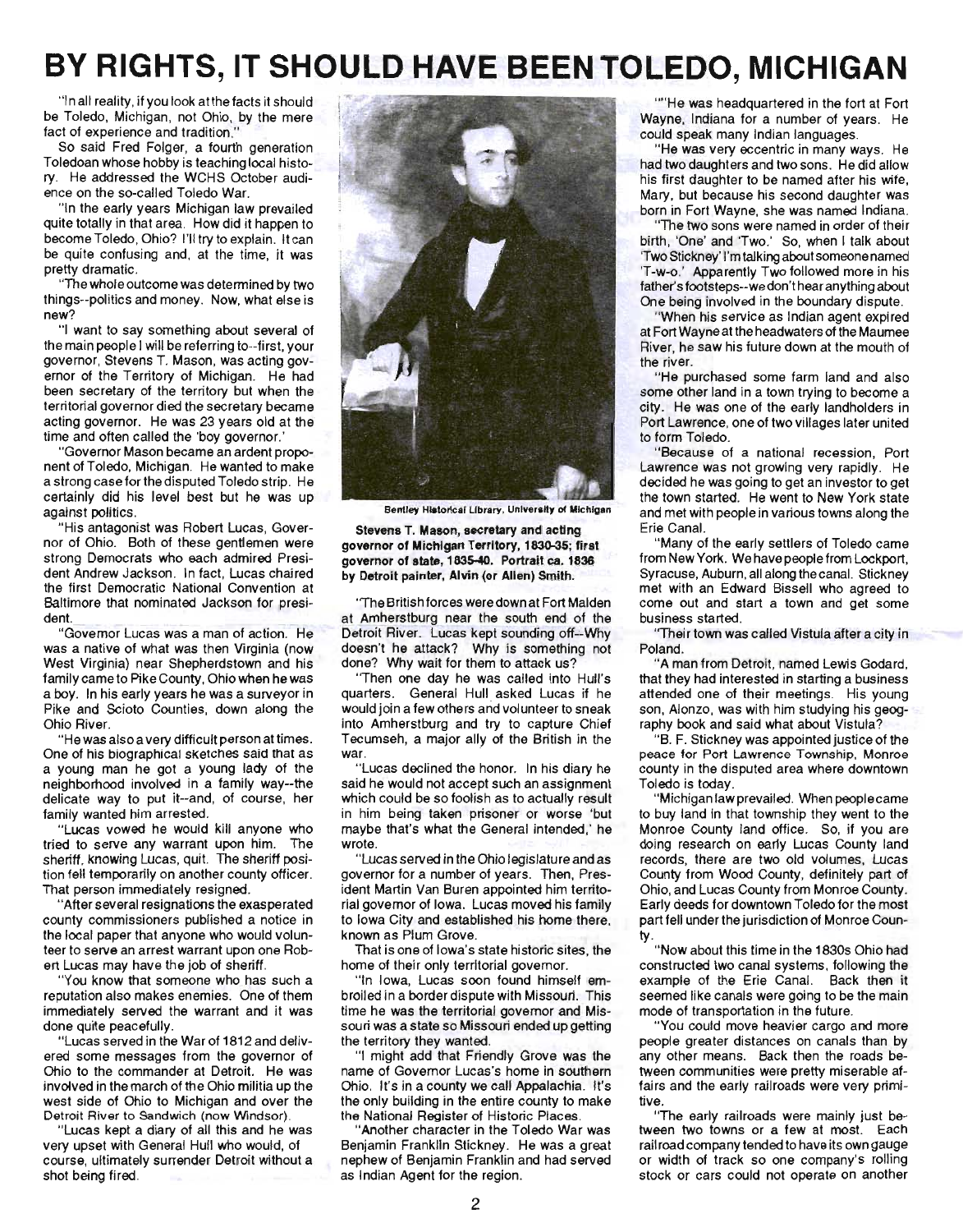company's track.

"So. if you were going to travel, that meant you were constantly getting off and taking another railroad or changing to a stage coach and/or back to another train.

"With a canal it was one long, lengthy trip without all that changing. Of course, I say lengthy because you traveled at four miles per hour.

"Ohio had built two canals, one from Cleveland to Portsmouth in eastem Ohio, connecting Lake Erie to the Ohio River and the other, the Miami Canal from Cincinnati to Dayton. Then Indiana, wanting an outlet on Lake Erie, wanted to get involved.

"So Indiana discussed this possibility with the State of Ohio because Ohio would have to dig the canal from the Indiana line to some point of navigation on the Maumee River.

"That's when the trouble began because once it became known that Ohio was going to get involved in this project, Stickney and others in Vistula and Port Lawrence thought, 'Wait a minute, if that canal falls short of the state line we're going to wither on the vine. Another town upriver will become a bustling center of commerce. We've got to get Ohio to bring that canal to our town.'

"B.F. Stickney was a leading proponent of Toledo. The proponents were able to get the govemor of Ohio to pursue their cause.

"Now we should mention Two Stickney who inflicts the only physical injury of this whole affair. When they tried to arrest him he pulled a knife and stabbed a deputy sheriff of Monroe County on the left side.

"Two immediately went into exile because Govemor Mason issued a warrant for his arrest and offered a \$500 reward. Two appealed to Governor Lucas of Ohio. When Governor Mason's request was delivered to Governor Lucas, Lucas responded, "I cannot extradite this person to Michigan to stand trial for some alleged incident that occurred in Ohio.'

"The man who was stabbed recovered. In fact, he delivered the demand all the way to Columbus to Governor Lucas and guess who handed him the message to return to Governor Mason--Two Stickney!

'The area northwest of the Ohio River was known as the Northwest Territory and there was a question of how many states to create from it.

'Thomas Jefferson's idea was to divide it into ten states and give them classically inspired names. Happily for civil administrators and spelling bee contestants neither Jefferson's classically inspired names nor the arbitrary boundaries were adopted.

"If they had, both we in Ann Arbor and Toledo would have found ourselves living in Metropotamia.

"But the Ordinance of 1787 specified that no more than five or less than three states would be created. Everyone seemed to live with the idea that the boundary between Ohio and Michigan would be the line due east from the southern tip of Lake Michigan.

"The canal was built as the Wabash and Erie Canal in the 1830s. Then when Ohio also decided to dig a canal from Dayton to join the Miami Canal in southern Ohio with the Wabash and Erie, the state of Ohio then changed the name of the canal from Cincinnati and Toledo to the Miami and Erie.



Photo courtesy of Fred Folger

Robert Lucas, Ohio governor, 1832-36.

"You might say why didn't Ohio ever push the fact that when they found the southern tip of Lake Michigan was farther south than determined earlier why didn't Ohio make a claim?

"Actually, they did. When they wrote the first constitution for Ohio in 1802 they put in there a description that the northern border of Ohio would be from the southern tip of Lake Michigan--only they changed it slightly--to the north cape of Maumee Bay.

"That meant sliding the line up slightly, about eight miles. The reason no one in the Toledo area or Maumee Valley ever disputed this was very simply because south of the Maumee River was a huge natural barrier called the Black Swamp.

"That swamp was forty miles across and about one hundred miles long, stretching all the way from Lake Erie into present day Indiana.

'That swamp was a tremendous barrier to early settlement and as a result we have no settlement in northwest Ohio until after the

#### **WASHINGTON IRVING INSPIRES CITY NAME**

"The two villages of Port Lawrence and Vistula, even though they were rivals, united their effort to get a canal to their town but neither one wanted the other's name. They decided to go for a name no other town in America had.

"At that time the most widely read author in America was Washington Irving. He had gone to Spain to research a biography of Christopher Columbus. He liked Spain, spent a great deal of time there and was named American minister to Spain.

"Irving published Tales of the Alhambra. In that book it tells about the old historic city of Toledo, the name they chose." [Editor's note: A 1994 Rand McNally Atlas lists Toledos in Illinois, Iowa, Washington and Oregon besides Ohio, Spain and Brazil. J

War of 1812. Furthermore they had little interest in Chillicothe and Columbus in pressing the claim. .

"No effort was really made to pursue Ohio's claim until the coming of the canal. Then it was going to mean money and profit depending on where it would end along the Maumee River. Obviously, Ohio was not going to dig a canal right up to the Michigan line."

A line drawing showed the Harris Line, the state line today, and the Fulton line which pursues Michigan's claim. Out west of Toledo and north of the airport is a road today called Old State Line Road.

"Then here comes the canal and is it going to end at Maumee? Beginning at Maumee the river deepens. Possibly they figured it could but then there was a problem.

'Two miles down river from Maumee and Perrysburg is a solid rock ledge that goes all the way across under the river. At times of low water it is only about six and a half feet deep.

"Some said we can put a dam across the river and a system of locks. For the state of Ohio that would have been a huge expense. Down here they thought why should Ohio spend all that money on a dam when you have Toledo right here.

"All you have to do is make good that boundary line claim in the state constitution.

"Along the way a number of surveys were made. Earlier, Michigan Territorial Governor, Lewis Cass, asked for a survey. Congress directed Edward Tiffin. surveyor general of the US and a former governor of Ohio, to have a new survey run to determine the line between Michigan and Ohio.

"William Harris who did this survey used the line setforth in the 1802 Ohio constitution. The people of Michigan were not happy with the survey and appealed to President Monroe to do something about it.

"President Monroe ordered a new survey. This time John Fulton ran the line in accordance with the Ordinance of 1787 and went due east.

' 'The Michigan Territorial Governor went ahead and created Port Lawrence Township in 1827.

"By 1832 Michigan was eager to become a state. A territory had to have 60,000 population to qualify and Michigan was ready. But Congress refused because of the unresolved border dispute.

"Then Congress called for a third survey of the Ordinance line. Andrew Talcott was in charge and he sent two young army engineers, Washington Hood and Robert E. Lee (later Confederate Civil War General). "I know a lady who got a copy of a letter Lee sent home during the time of making this survey.

"He found the Toledo area very inhospitable in terms of insects and sickness. It was such a swampy, disgusting area that he spent as much time as possible on the ship they had traveled west on to avoid the insects and possible sickness. The ship was at anchor at Turtle Island."

Mr. Folger showed some early maps of Michigan which mangled the lower peninsula. Congress used one that put the south tip of Lake Michigan farther north than it really was when it accepted the state line. One frustrated cartographer identified the town as Port Lawrence or Toledo.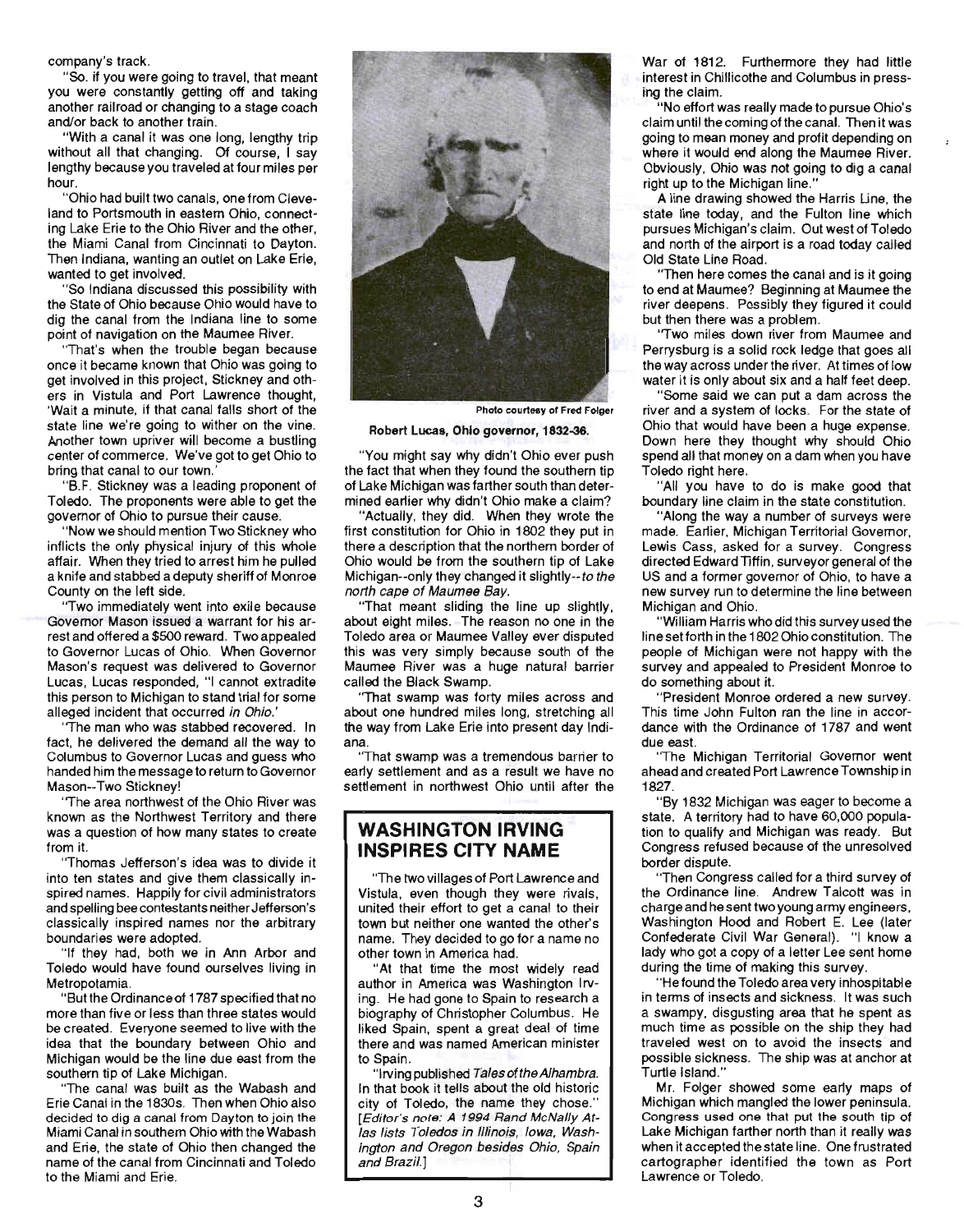"On another poor map, he commented, "If Ohio had ever really pressed the LAKE boundary shown here you'd end up

"You might ask what happened with Indiana. They felt like they were being cheated of Lake Michigan shoreline so boost the state line about ten miles north."

He called attention to the angling Harris line which is the Ohio-Michigan state line of today. There were 468 square miles in the disputed area which Michigan lost. It would angle from about five miles on the west to eight miles at the eastemmost point.

"Ohio disputed the Fulton (southern) line and Michigan disputed the angling Harris line. Michigan law and authority had been exercised during the first years of settlement and no one

ever questioned it. The disputed area should be Michigan's by all practical reason.

"There are many Ohioans today who claim that Columbus seems to be unaware of northwest Ohio. We have had editorials to the effect that we might have fared better with Lansing nowadays than we fare with Columbus because their feeling is that Ohio and Columbus are mostly concerned with the three 'C's cities--Cleveland, Columbus and Cincinnati so the rest of Ohio is what you call 'the other Ohio.'

"There could be some evidence given that northwestern Ohio is somewhat neglected. In all the years that Ohio has been a state we have had only one governor from northwest Ohio.

"The United States Post Office Department recognized the disputed area as Michigan. He showed slides of letters addressed to Port Lawrence, M.T. (Michigan Territory).

"Governor Lucas championed Ohio's causes. When Ohio had called for a new survey he accompanied the line runners, as they called them, up to Perrysburg. Then the fearless governor went no further. Perrysburg was safely across a wide portion of the Maumee River and definitely in Ohio.

"The Perrysburg people were all excited. No governor had ever come there before. When they saw a stranger coming they started ringing their only bell, firing off guns and cheering. They did that twice but neither person was the govemor.

"Then they said we had better send out a search party. Being that the governor has to cross the Black Swamp maybe he's lost. They did find him.

"Then we have the youthful Michigan Governor Mason. As early as 1835 and even before he was ready to seek an enabling act. His idea was that once Michigan became a state we could press our claim in the Supreme Court in Washington and we'd have a legal means to try and solve it.

"But Ohio, being a state, had more political clout than a territory and when Congress informed Michigan that they would not consider statehood until the boundary dispute was resolved, that destroyed all such hopes.

"In 1835 the Ohio General Assembly extended jurisdiction over the disputed area. When Governor Mason heard that he had the



Michigan lawmakers pass the Pains and Penalties Act.

"It had a very forbidding name and that of course was exactly what they wanted. It said anyone found enforcing Ohio authority or law in the disputed area would be subject to fines and/or imprisonment.

"The Ohio legislature called for running the line once again and on April 1-3 the commissioners who were going to do the survey arrive in Perrysburg and they called out the militia in case of trouble.

"On March 24, President Jackson named a commission to try to arbitrate the dispute. They arrived in Toledo on April 3. Two days before, Michigan had held an election of township officials in Port Lawrence Township. On April 6 Ohio also held an election there. It was quite confusing.

"On April 25, Michigan brought 200-300 horsemen with guns and bayonets into Toledo. Meanwhile, the line runners were out in the wildemess trying to run the line to satisfy Ohio.

"Meanwhile, Michigan was also trying to win favor with President Jackson and his administration. They created new counties,

### **STATE LINE SPLITS SOME HOMES DOWN MIDDLE**

"In some cases the state line runs through houses, Fred Folger said.

"In that case, the state in which your bedroom is located determines your legal residence, he was told, because they figure you spend more time there than elsewhere.

naming them for the president (Jackson), vicepresident (Calhoun), secretary of state (Livingston), secretary of war (Eaton), and Ingham, Barry and Branch, also for members of Jackson's cabinet.

"It didn't help much. The whole thing boiled down to three Ohio electoral votes in the upcoming presidential election in 1836. Jackson was winding up his second term in office and he wanted his hand-picked candidate, his vice-president in his second term, Martin Van Buren to succeed him. He wanted Van Buren to get every possible vote he could.

"Now, down in Fulton County, Ohio, a short distance south of the present state line, in a country cemetery is a monument to Eli Philips, first settler in Fulton County. He had a cabin and a little farm at what was called Philips's Corners.

"That is where the posse from Lenawee County encountered the line runners. Some of the fearless Ohio militia immediately ran all the way back to Perrysburg leaving those left behind to take cover in the Philips's cabin .

They had a big shoot-out and made a lot of noise with the posse from Tecumseh. Finally, they thought they had their chance and ran for it. They were ambushed and captured. No one was hurt. They were taken to jail in Tecumseh.

"If they posted bail and promised to come back and appear in court they were let out.

One man who couldn't post bail was held in jail. So that was one of the other exciting moments in this border dispute.

"A few years ago a church in Lyons, Ohio, just west of Toledo, decided they should mark the spot of the Battle of Philips' Corners so this is duly marked along the highway coming down from Michigan.

"Next, Two Stickney was creating quite a bit of rabble rousing in Toledo. The authorities in Monroe decided he could be arrested because he was breaking the Pains and Penalties Act and he was urging Ohio authorities 'Let's go get 'em.

"When they attempted to arrest him, he pulled a knife and stabbed a deputy sheriff and then ran. The Michigan authorities immediately took Benjamin Stickney and several others prisoner. Old Ben proved very difficult.

"He was put on a horse and as they started off to Monroe to put him in jail, he kept deliberately falling off the horse. Finally, they bound his ankles together under the horse and wamed him that if he attempted to fall again he would make the remainder of the trip in whatever position he happened to be in. So he cooled his heels in jail in Monroe.

An interesting sidelight is that when Ben died he had a brief will which is in the courthouse in Toledo. He denounced One, Two and Mary and said that those children had all been very mean to him in his lifetime and they were to get nothing. He left everything to daughter, Indiana.

"Next, they got up a larger force in Monroe and came down to try to arrest Two Stickney. About 200 people came charging into Toledo and there were about 40-50 Toledoans. Two and the others all fled across the river. Some were said to have gotten on logs and paddled as fast as they could.

"Two then headed for the interior of Ohio where he remained as he said, 'in exile.' This all took place on July 16 in the middle of that hot summer of 1836 in the disputed strip. An unhappy Two was cooling his heels in Lower Sandusky (today Fremont. Ohio).

The poster that Michigan Governor Mason had issued said: PROCLAMATION: Whereas I have been notified by proper authorities of the County of Monroe that in the execution of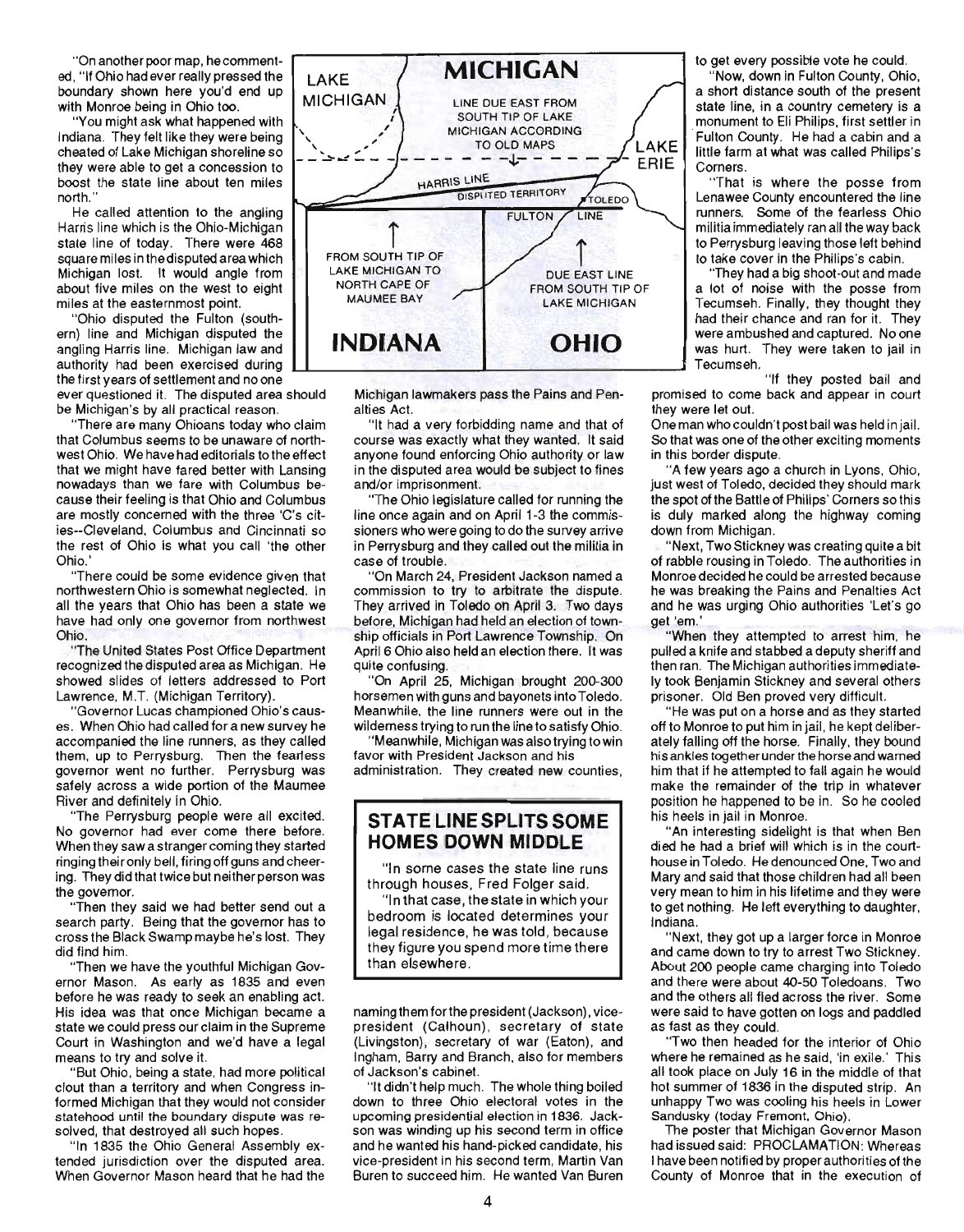process issued from the court of said county, Joseph Wood, a deputy sheriff of the same has been forcibly resisted with arms and dangerously, if not mortally, wounded by a person by the name of Two Stickney at the village of Toledo in the County of Monroe...now I do hereby offer a reward of \$500 for the apprehension and delivery of the aforesaid Stickney to sheriff of the County of Monroe."

"After several months had passed Two writes to Governor Lucas:

Dear Sir, I look to you for advice. I therefore ask you to indulge my intrusion upon your excellency's attention (This is a very self-serving letter. He is doing everything he can to flatter the governor) which I doubt is not fully occupied at this critical juncture.

Your age and experi-

ence in the vicissitudes of life I presume has afforded your excellency ample opportunity to sympathize or, at least, bear with my impatience. Our situation appears bordering on desperation.

By your advice I have remained absent from my home and my business until I am reduced mainly to the extremities of my means which were quite limited at the commencement of my exile but be assured my pecuniary means and my life is devoted to the cause of principle."

"It goes on but is hard to read. He wants to know when they will set aside the order for his arrest.

"In the summer of 1836, the State of Ohio decided to create a new county in the disputed area whether Michigan liked it or not. They even ignored Congress at this point. They named the county for Governor Lucas.

''They specified that for Lucas County to be an official legal entity, the court of common pleas be ordered to hold a session on the first Monday of September--September 7.

"Governor Mason found out about this and vowed no Ohioans would hold any court session in Toledo September 7. Once again out came the militia. They went down to just north of the Harris line and camped on a farm just south of Erie, Michigan, September 6. They planned to arrive in Toledo at dawn and patrol the streets.

"Governor Lucas heard that the Michigan militia was called out. He did not want blood shed so Lucas County came into effect in probably one of the strangest ways any county ever did.

"The State of Ohio had already appointed most of the officials. They needed only to appoint a clerk of courts. Governor Lucas instructed these men, called the midnight judges, to go to Maumee City and then after midnight set out for Toledo by horseback.

''They arrived in Toledo a little after 2 a.m.

# **MICHIGAN LOST TOLEDO WAR BUT GAINED TWO PENINSULAS** They went to the local

"I have to tell you that by accepting the Harris line Michigan gained not only the northern peninsula but another peninsula known as the 'Lost Peninsula.'

"When the Harris line extended across the north cape of Maumee Bay we have a little tip of a peninsula formed by the Ottawa River and Maumee Bay that is part of Michigan.

"Some people live out there. Even though they are attached to Toledo and the State of Ohio their electricity comes from Michigan Consumer's Power by underground cable under the Ottawa River.

"Until only about 15 years ago to call Toledo was long distance. They can now qualify for a Toledo phone number.<br>He tucked the min-<br>A the tucked the min-

Lucas County, across the Ottawa River and drive through Toledo to reach a fire. Police protection is provided by the Michigan State Police, Erie Post.<br>
Then one of the men

"Children out there have to attend Erie Township, Michigan Schools. School buses have to come through two Ohio School Districts to get them.

"There have been some efforts to buy the Lost Peninsula from Michigan but as a matter of pride, Michigan isn't about to sell.

There's a very popular restaurant out there--the state line runs through the parking lot. It used to be called Weber's Glassless Tavern because boaters would dock and get their drinks in paper cups.

"The reason it was so popular was that you couldn't buy alcoholic beverages in Ohio on Sunday so all along the state line at major roads you had beer carry out places.

"On Palm Sunday 1965 a devastating tornado came through, almost following the state line. The population is coming back now. "They had some

They wanted to build a number of condos and a boat marina out there but they have to rely on Edgewater Drive, a narrow two lane highway, for access.

"Also they apparently have Toledo water and sewage service and the sewer line along Edgewater Drive would never handle that huge development, so it fell through.



Photo courtesy of Fred Folger

**Stone marking 1915 survey of Mlchlgan-**Ohio boundary. It is located on Edgewater **Drive on the Lost Peninsula.** 

### **'GOOD FENCES MAKE GOOD NEIGHBORS'**

In 1915 an unpressured survey of the Ohio-Michigan state line was run for property tax purposes. Stone monuments were placed on the line on all major roads including the 'Lost Peninsula.' A crevice on top is the actual line.

"In 1965, the 50th anniversary of the 1915 survey, Governor Romney of Michigan and Govemor Rhodes of Ohio had their representatives meet at the monument on the 'Lost Peninsula' and dedicated an anniversary plaque of the monumenting of the boundary line of these two great states of the union.

"The plaque bears the inscription 'Good Fences Make Good Neighbors.'

one-room school. They used the teacher's desk for the judges' bench. They held a 15 minute session in which they appointed Dr. Horatio Conant clerk of courts. After the clerk wrote out the minutes, they all signed them.

utes into the band of his top hat.

said we don't have any witnesses to say we've been here and done this in Toledo. Let'sgoover to the local tavern and sign the guest register. While we're there we might as well celebrate the new county.

drinks. Then someone played a joke on them- -someone came to the door and said 'the Wolverines are coming.'

"So those fearless county officials all ran

for their horses and beat it out of town. In doing so Dr. Conant's hat fell off with the precious minutes.

They had to send two guards back through the night to find them. They did and all the men arrived back in Maumee by daybreak. That is how Lucas County was literally sneaked into existence.

"Old postal covers (mail) reflect the confusion of the time. One from Detroit to Sanford L Collins, postmaster of Tremainsville, a little village on Detroit Avenue (Dixie Highway), was addressed to 'Tremainsville, Lucas or Monroe County, Ohio or Michigan. Another from Monroe, Michigan Territory, to Collins, 'Tremainsville, State of Uncertainty.'

"In the year that Congress finally decided in favor of Ohio came a form from the U.S. Post Office Department to the 'Postmaster, Tremainsville, Monroe County, Michigan.'

"Another letter of June 5,1837 from the department came to the same address after Michigan had been admitted to the union and Toledo has been incorporated by the state of Ohio.

"Sir, on a letter received by this department it appears that you locate your office in Ohio. On the books of this department it is located in Monroe County, Michigan. Please inform if it be in Ohio in order that it be so noted."

"Congress felt it could compensate Michigan for loss of the disputed strip with the northem peninsula. Back in 1836 the people of Michigan viewed the northem peninsula as almost uninhabitable and far away.

"But I think as time went by the people of Michigan came to appreciate the bargain that they got.

"On the farm south of Erie an official marker is placed, noting that there is where the militia .camped on the eve of going into Toledo.

"'n September, 1836, Michigan had held a convention in Ann Arbor to see if they could